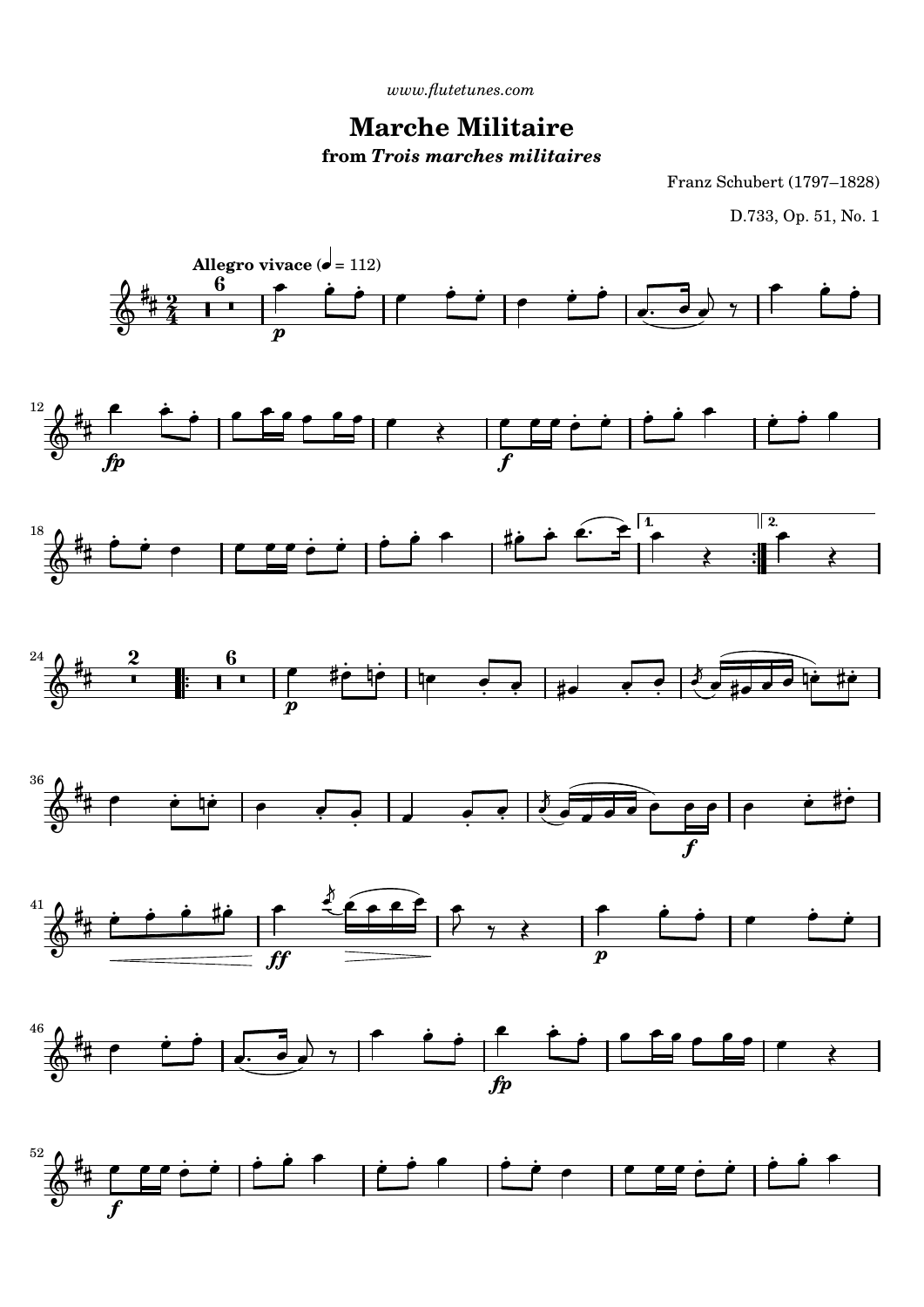















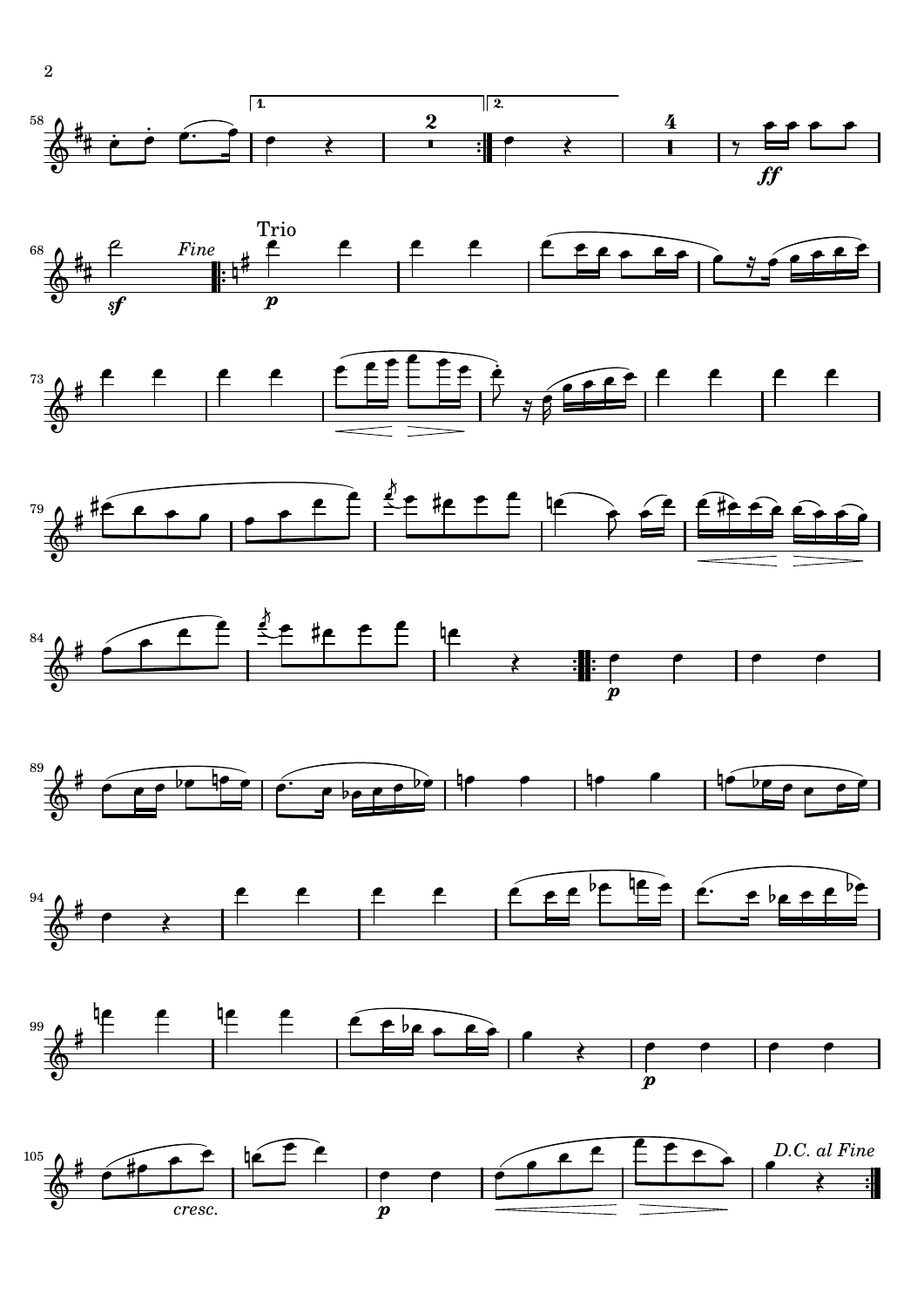*[www.flutetunes.com](http://www.flutetunes.com)* 

## **Marche Militaire from** *Trois marches militaires*

Franz Schubert (1797–1828)

D.733, Op. 51, No. 1



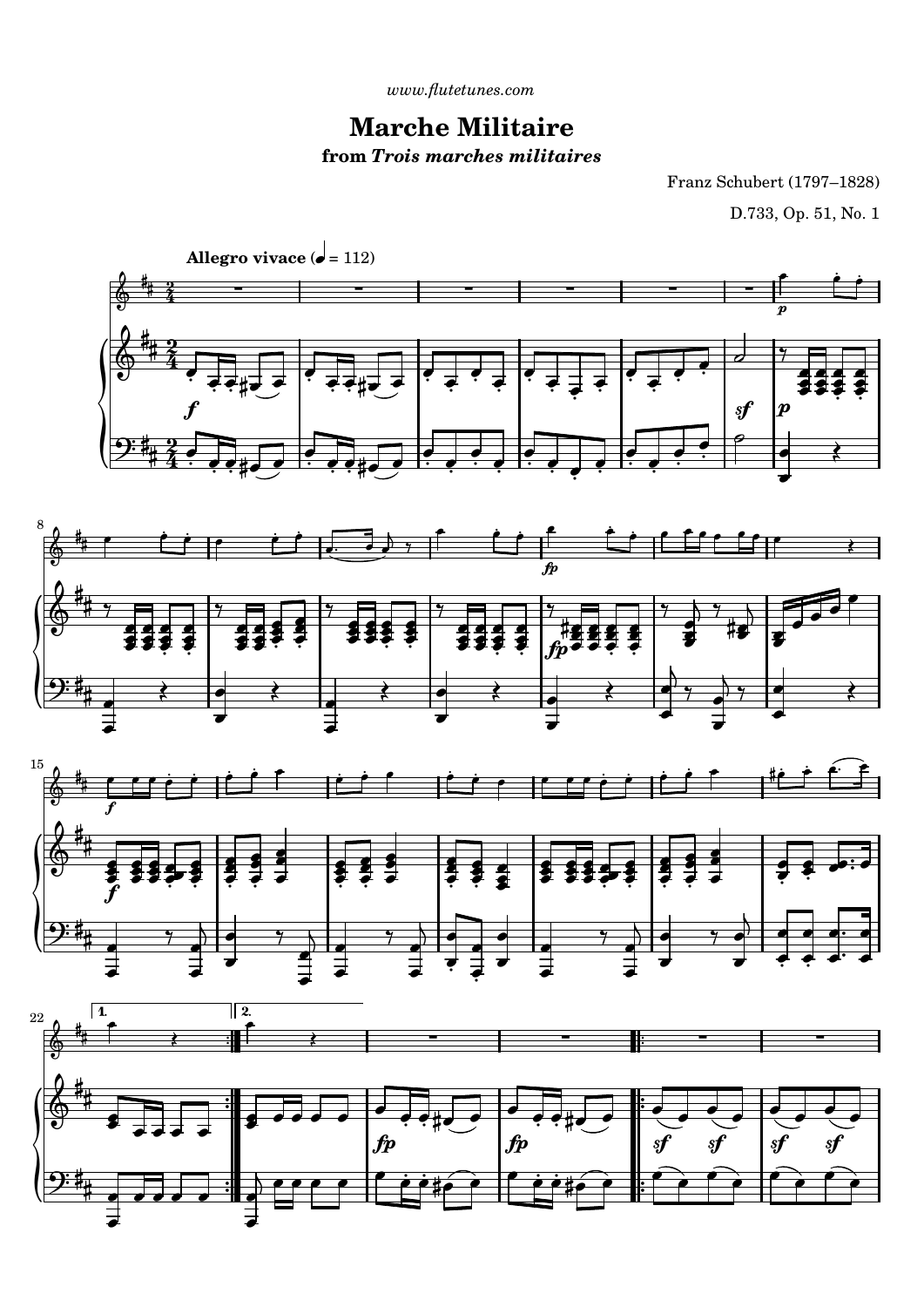





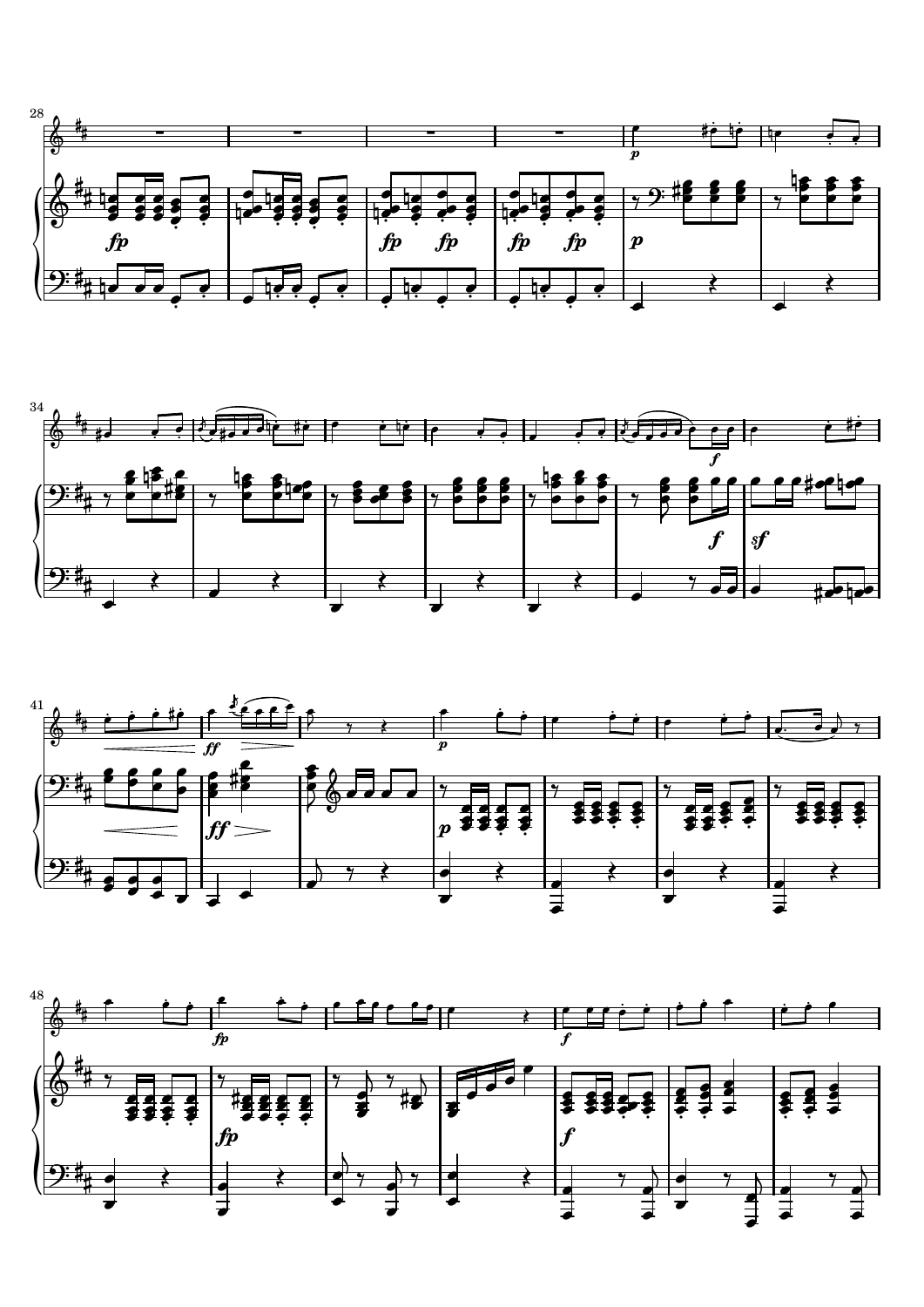